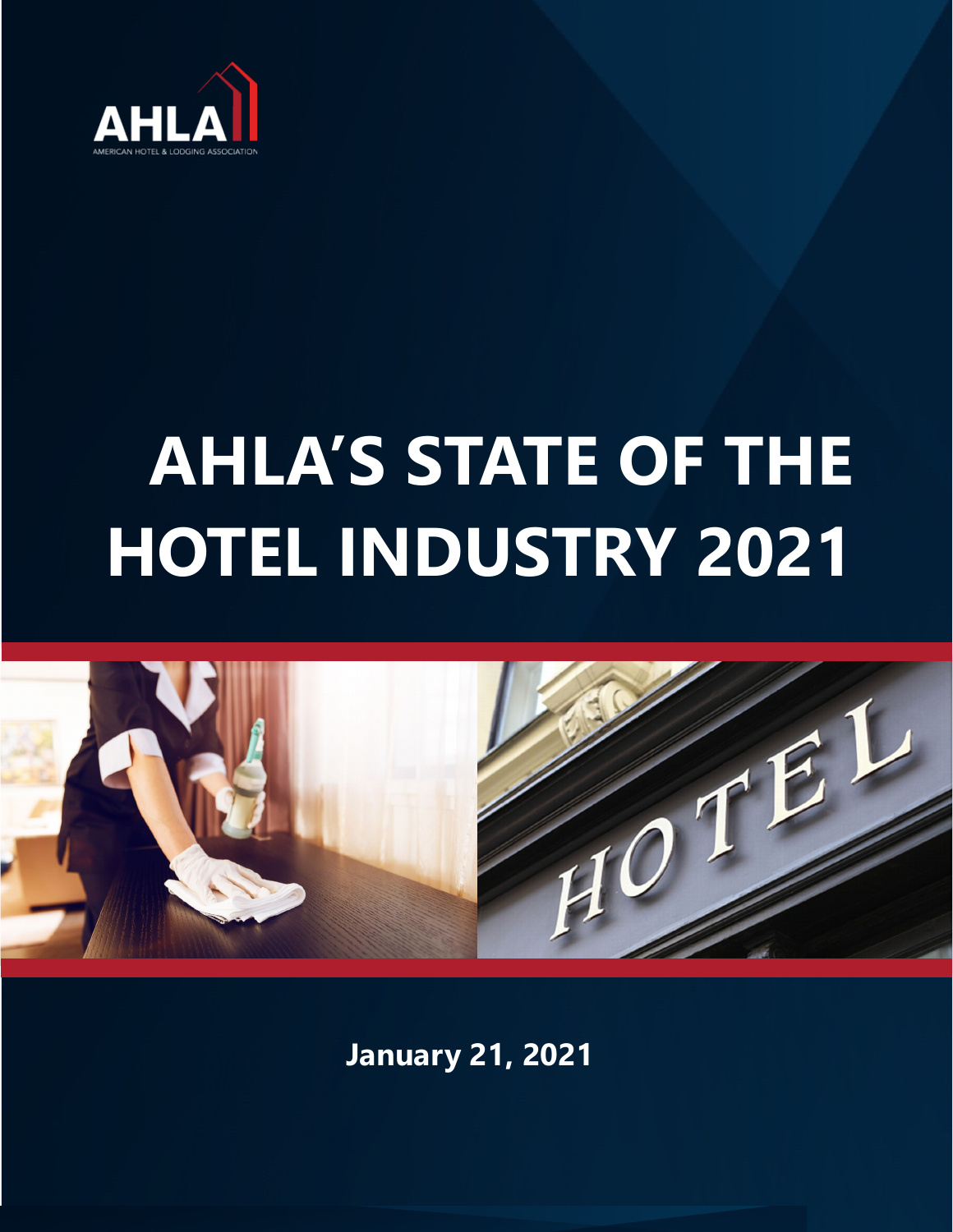

# **Table of Contents**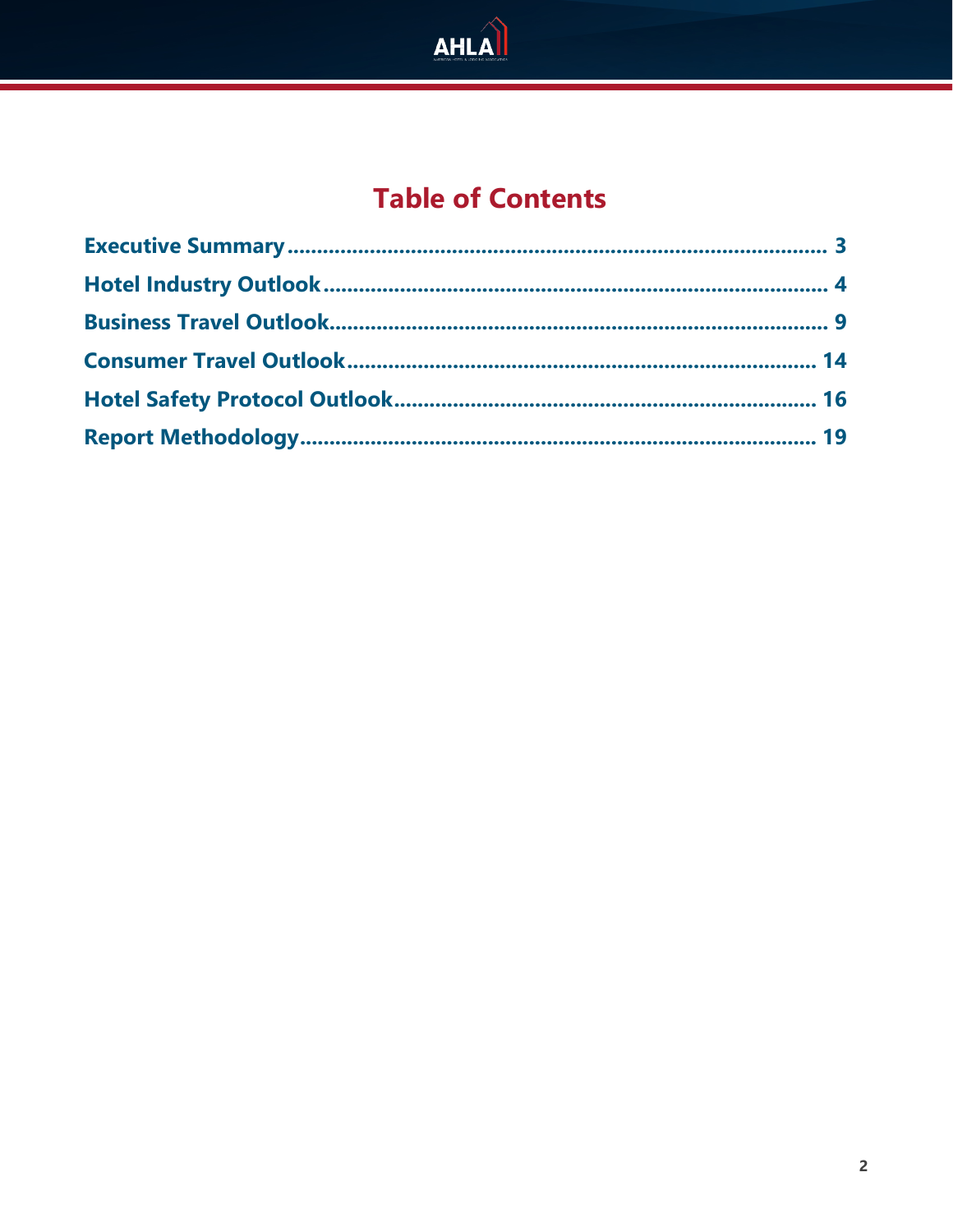

## **State of the Hotel Industry 2021** *Executive Summary*

<span id="page-2-0"></span>The hotel industry experienced the most devastating year on record in 2020, resulting in historically low occupancy, massive job loss, and hotel closures across the country.

Hotels were one of the first industries affected by the pandemic after travel was forced to a virtual halt in early 2020, and it will be one of the last to recover.<sup>[1](#page-18-1)</sup> The impact of COVID-19 on the travel industry so far has been nine times that of  $9/11<sup>2</sup>$  $9/11<sup>2</sup>$  $9/11<sup>2</sup>$ 

In 2021, many challenges remain for the industry, including a resurgence of COVID-19 at the end of 2020, new strains of the coronavirus, and a slow vaccine rollout. Travel is not expected to return to 2019 levels until 2024.

Despite this, the industry is resilient, and hotels across the country are focused on creating an environment ready for guests when travel begins to return in 2021.

Leisure travel is expected to return first, with consumers optimistic about national distribution of a vaccine and their ability to travel again this year. At the same time, business travel—which comprises the largest source of hotel revenue—remains nearly nonexistent, though it is expected to begin its slow return in the second half of the year.

The following report outlines the forecasted state of the industry in 2021 and into the immediate future, examining the high-level economics of the recovery, the specific impact on and eventual return of business travel, and a deep dive into consumer travel sentiments.

#### **Key findings include:**

- **1.** Hotels will add 200,000 direct hotel operations jobs in 2021 but will remain nearly 500,000 jobs below the industry's pre-pandemic employment level of 2.3 million employees.
- **2.** Half of U.S. hotel rooms are projected to remain empty.
- **3.** Business travel is forecasted to be down 85% compared to 2019 through April 2021, and then only begin ticking up slightly.
- **4.** 56% of consumers say they expect to travel for leisure, roughly the same amount as in an average year.
- **5.** Nearly half of consumers see vaccine distribution as key to travel.
- **6.** When selecting a hotel, enhanced cleaning and hygiene practices rank as guests' number two priority, behind price.

Hotels support millions of jobs across the country and are central to getting our economy back on track. Prior to the pandemic, hotels were proud to support one in 25 American jobs—2.3 million direct hotel operations jobs and 8.[3](#page-18-3) million hotel-supported in total—and contribute \$660 billion to U.S. GDP.<sup>3</sup> While a full recovery remains years off and further relief is critical, the hotel industry will begin to rebound starting in 2021.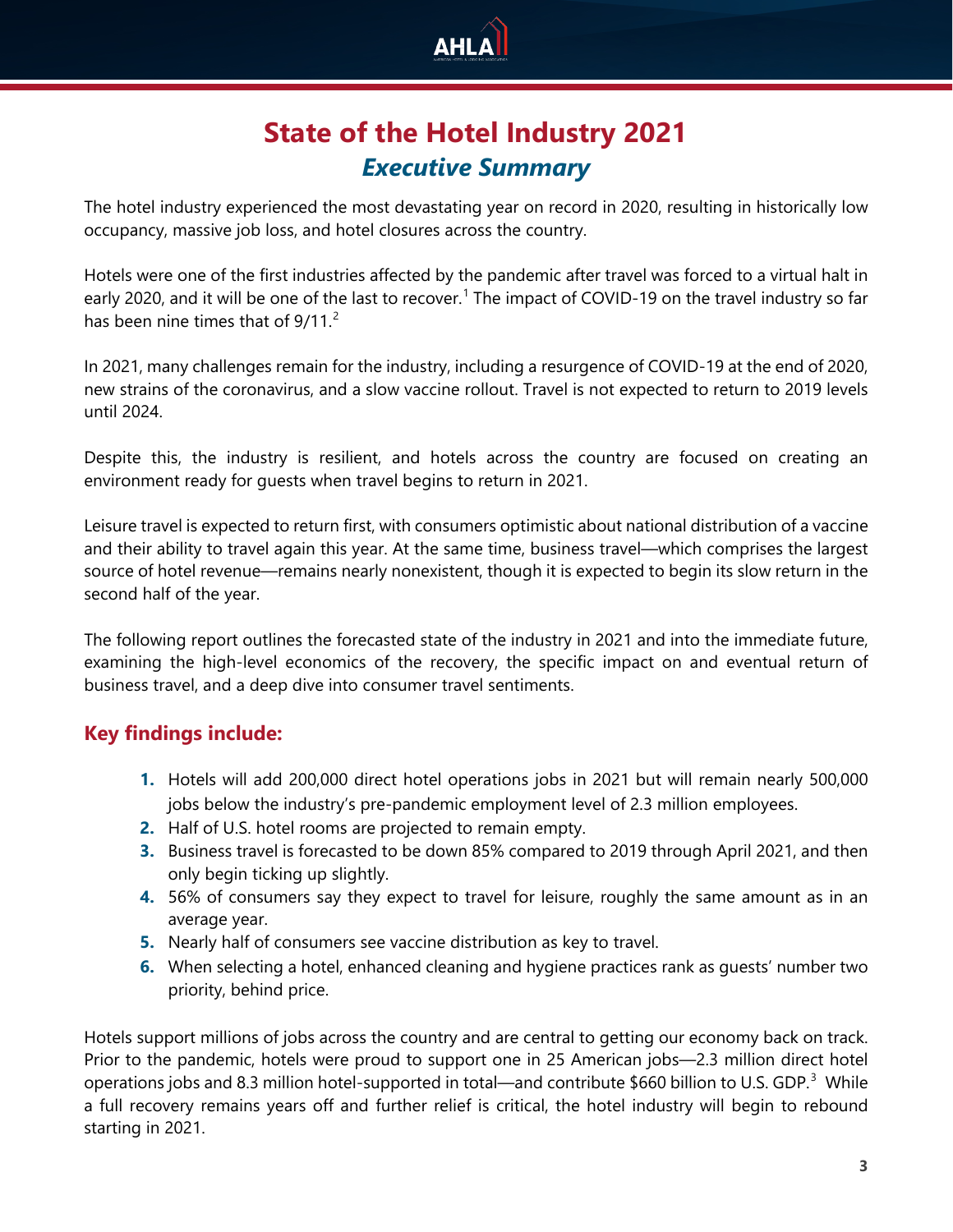

## **Hotel Industry Outlook**

<span id="page-3-0"></span>The sharp and sustained drop in travel demand due to COVID-19 has taken an incredible toll on the hotel industry.

With travel demand continuing to lag normal levels, national and state projections for 2021 show a slow rebound for the industry in terms of hotel occupancy and revenue, employment, and state and local tax contributions that will begin to accelerate in 2022.

While the industry is expected to see better results this year compared to 2020, the projections for the next several years remain significantly below pre-pandemic levels before leading up to a full recovery in 2024.

#### **1. Hotels are expected to add 200,000 jobs but remain well below 2019 levels.**

The hotel industry's greatest resource is its workforce, the members of which are the heart of hospitality. Yet in 2020, **more than 670,000 direct hotel industry operations jobs and nearly 4 million jobs in the broader hospitality industry were lost due to the pandemic. [4](#page-18-4)**

As the industry begins the New Year, at least two in 10 hotel employees who were working in March 2020 are still not back on the job at all, while many more are not yet back full-time. Overall, the accommodations sector faces an 18.9% unemployment rate as of December 2020, according to the Bureau of Labor Statistics.<sup>[5](#page-18-5)</sup> This figure understates a portion of the problem as there are many workers previously employed in hotels that are exiting the industry and/or the workforce entirely. Oxford Economics projects that the direct hotel industry jobs unemployment figure will exceed 20% in 2021.<sup>[6](#page-18-6)</sup>

In 2021, employment in the industry is only expected to grow by 200,000 jobs compared to 2020, resulting in a **net loss of 478,245 hotel employees from pre-pandemic levels**. [7](#page-18-7)

| <b>Annual Employment Rates</b><br><b>Breakdown of Top 10 States by Employment</b> |           |           |           |           |
|-----------------------------------------------------------------------------------|-----------|-----------|-----------|-----------|
|                                                                                   | 2019      | 2020      | 2021      | 2022      |
| <b>United States</b>                                                              | 2,341,271 | 1,668,955 | 1,863,026 | 2,157,180 |
| <b>California</b>                                                                 | 292,566   | 201,589   | 225,397   | 268,098   |
| Nevada                                                                            | 191,479   | 148,040   | 169,197   | 179,017   |
| <b>Florida</b>                                                                    | 206,667   | 143,738   | 167,107   | 189,090   |
| <b>Texas</b>                                                                      | 151,481   | 121,894   | 131,734   | 144,419   |
| <b>New York</b>                                                                   | 116,106   | 64,724    | 78,078    | 102,070   |
| Georgia                                                                           | 57,288    | 44,955    | 47,802    | 53,487    |
| Pennsylvania                                                                      | 65,571    | 43,904    | 49,415    | 59,025    |
| Arizona                                                                           | 58,680    | 43,445    | 46,037    | 53,969    |
| Colorado                                                                          | 52,929    | 39,737    | 45,064    | 49,686    |
| <b>Illinois</b>                                                                   | 60,643    | 39,205    | 44,057    | 54,224    |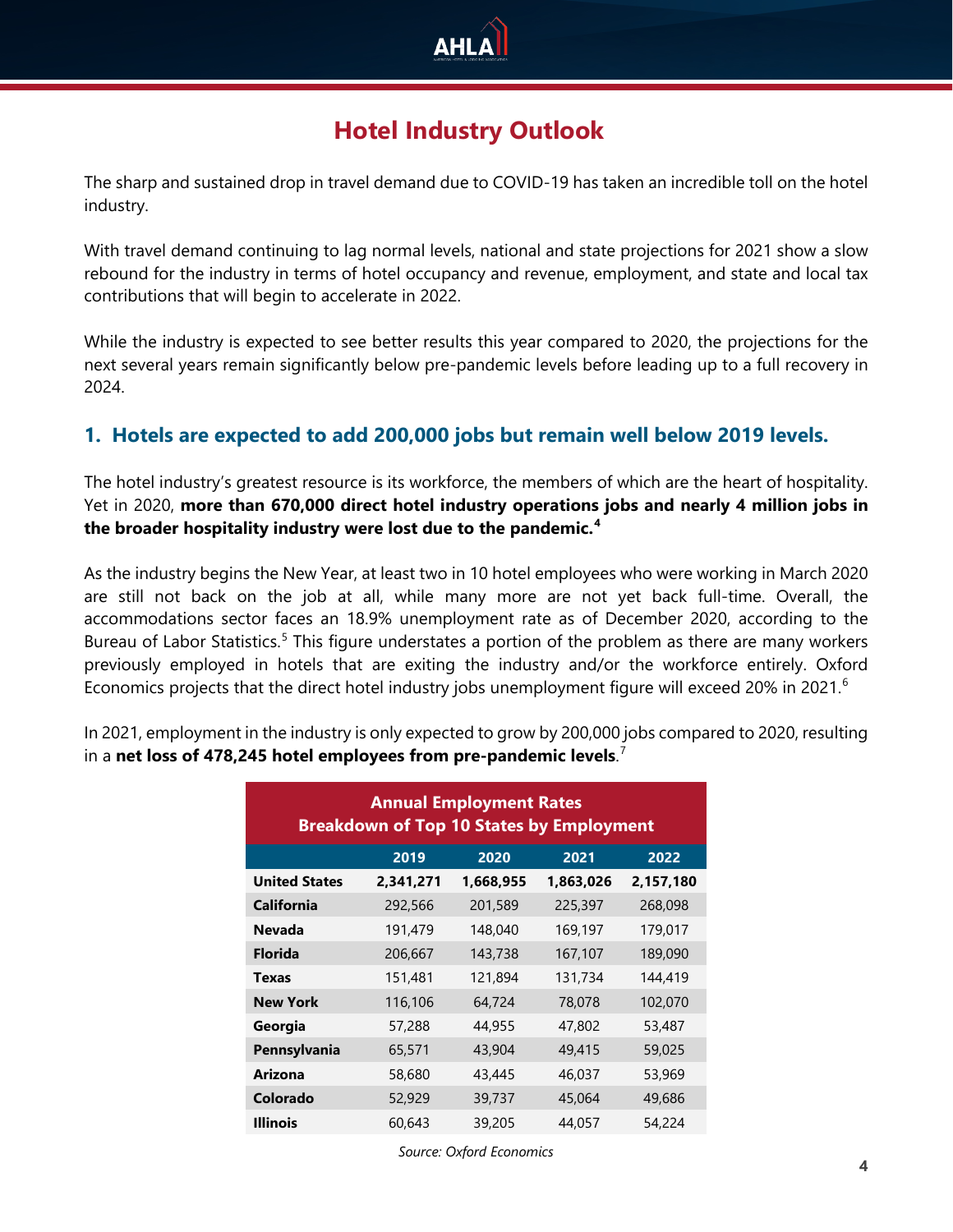

#### **2. Hotel employment is unlikely to reach pre-pandemic employment levels until at least 2023.**

COVID-19 has forced hotels to reduce staff sizes and ask team members to take on additional roles. This has been especially difficult for urban hotels, which are major employers due to their larger average property size.

As urban and airport hotels have faced devastatingly low occupancy rates $^8$  $^8$ , well below the national average, a significant rebound in hotel employment will not occur until group and business travel returns over the next several years.

In 2022, the number of jobs is projected to slightly increase compared to 2021, but the total direct hotel jobs will remain 184,0[9](#page-18-9)2 fewer jobs when compared to 2019.<sup>9</sup> Moreover, the industry is not expected to reach 2019 employment levels until at least 2023.[10](#page-18-10) **This has eliminated more than 10 years of job growth in the accommodations sector, according to BLS. [11](#page-18-11)**



*Source: Oxford Economics*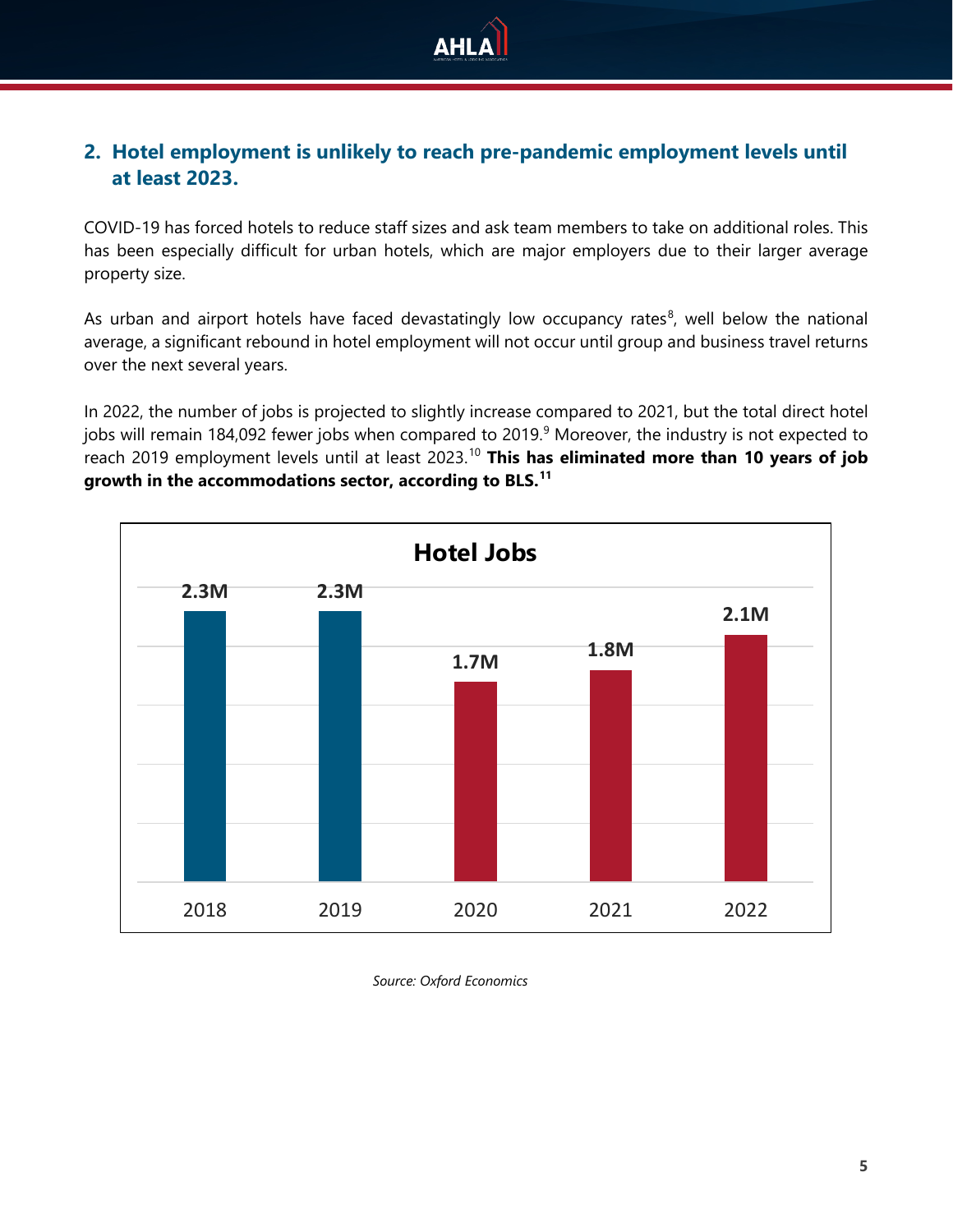

#### **3. Hotel occupancy is projected to average just 52%, compared to 66% in 2019.**

In 2019, the nation's nearly 56,000 hotels experienced an average annual hotel occupancy of 66%, <sup>[12](#page-18-12)</sup> selling 1.3 billion rooms. [13](#page-18-13)

**The onset of the COVID-19 pandemic brought hotel occupancy to a historic low of 24.5% in April 2020.[14](#page-18-14) Annual occupancy in the United States fell to roughly 44% for the full year.[15](#page-18-15)** Additionally, the total number of rooms occupied fell by 458 million from 2019 figures. [16](#page-18-16)

Hotel occupancy in the United States for 2021 is expected to average 52.5%, an increase of only 8.5% points from 2020. [17](#page-18-17) Room occupancy is also expected to increase by 208 million rooms. [18](#page-18-18) **While some full-service hotels begin breaking even at 50% occupancy, [19](#page-18-19) this does not account for mortgage debt service costs, leaving most hotels still well below their break-even point.**

Encouragingly, occupancy rates are projected to rebound more significantly in [20](#page-18-20)22, reaching 61.4%, 20 and the number of rooms sold is expected to reach 1.23 billion, nearing 2019 levels. $^{21}$  $^{21}$  $^{21}$ 



*Source: Oxford Economics*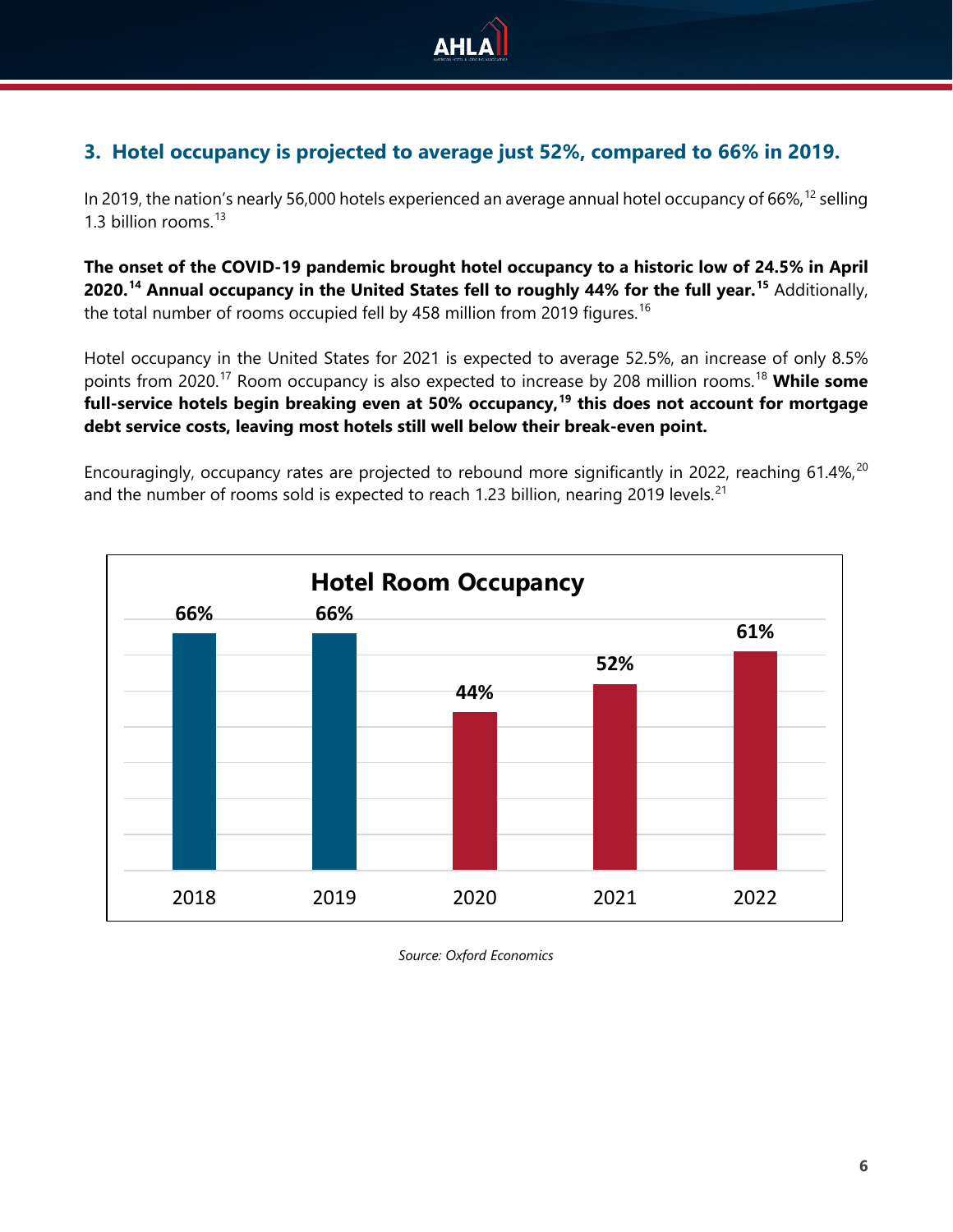

#### **4. Hotel room revenue is anticipated to reach just 65% of the 2019 total in 2021.**

Prior to the pandemic, the hotel industry's 5.3 million quest rooms<sup>[22](#page-18-22)</sup> generated \$168 billion in annual room revenue, not including the additional tens of billions generated by meeting rooms and other ancillary revenue sources. [23](#page-18-23) **In 2020, hotel room revenue fell by nearly 50%[24](#page-18-24) across the U.S. to just \$84.6 billion. [25](#page-18-25)**

Room revenue is anticipated to increase by only \$25.9 billion this year, still 34% below 2019 levels.<sup>[26](#page-18-26)</sup> In 2022, room revenue is projected to rebound a bit further, hitting an estimated \$144 billion, but still well below 2019 numbers.<sup>[27](#page-19-0)</sup>



*Source: Oxford Economics*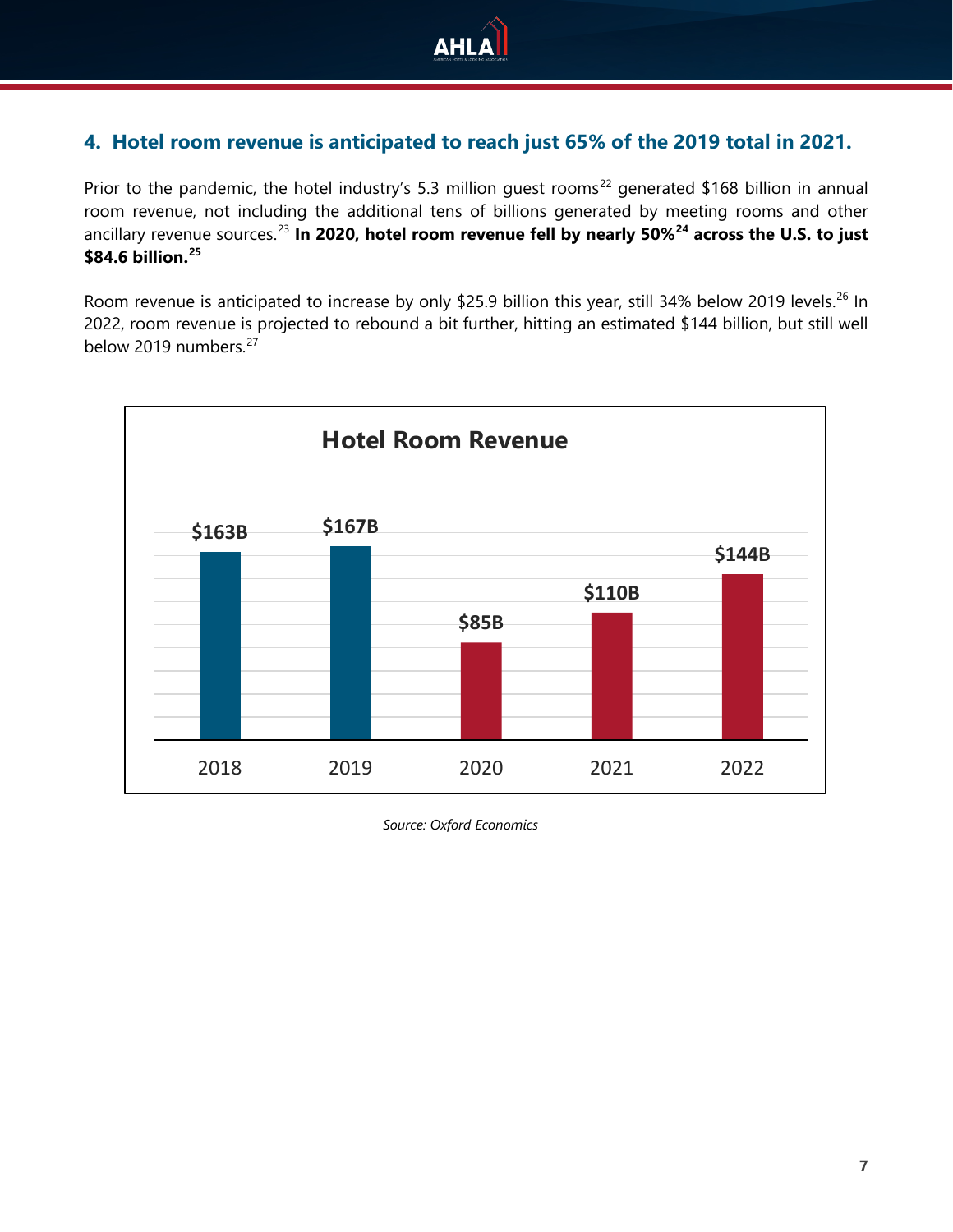

#### **5. Direct state and local tax revenue generated from hotels fell by one-third in 2020 and will not rebound until at least 2023.**

Hotels are integral contributors to communities, cities and states across the country and support tens of billions of dollars in tax revenue at the state and local level. In 2019, direct state and local tax revenue, including hotel-specific occupancy taxes, sales taxes, property taxes and others, from hotels in the United States reached nearly \$41.1 billion.<sup>[28](#page-19-1)</sup>

COVID-19 and the resulting decline in travel has had led to significant declines in state and local tax revenue for 2020 and beyond. **Direct state and local tax revenue generated from hotels fell by approximately \$13 billion to \$27.5 billion in 2020.**[29](#page-19-2) The pandemic has been especially devastating for urban markets, resulting in massive hotel job losses and dramatic reductions in hotel-generated tax revenues, exacerbating budget issues for struggling state and local economies.

In 2021, state and local tax revenue generated by hotels is expected to increase by only \$3 billion to reach \$[30](#page-19-3).9 billion nationwide, which is still a 25% decline when compared to 2019 levels.<sup>30</sup> In 2022, this will increase to an estimated \$37 billion. $31$ 



*Source: Oxford Economics*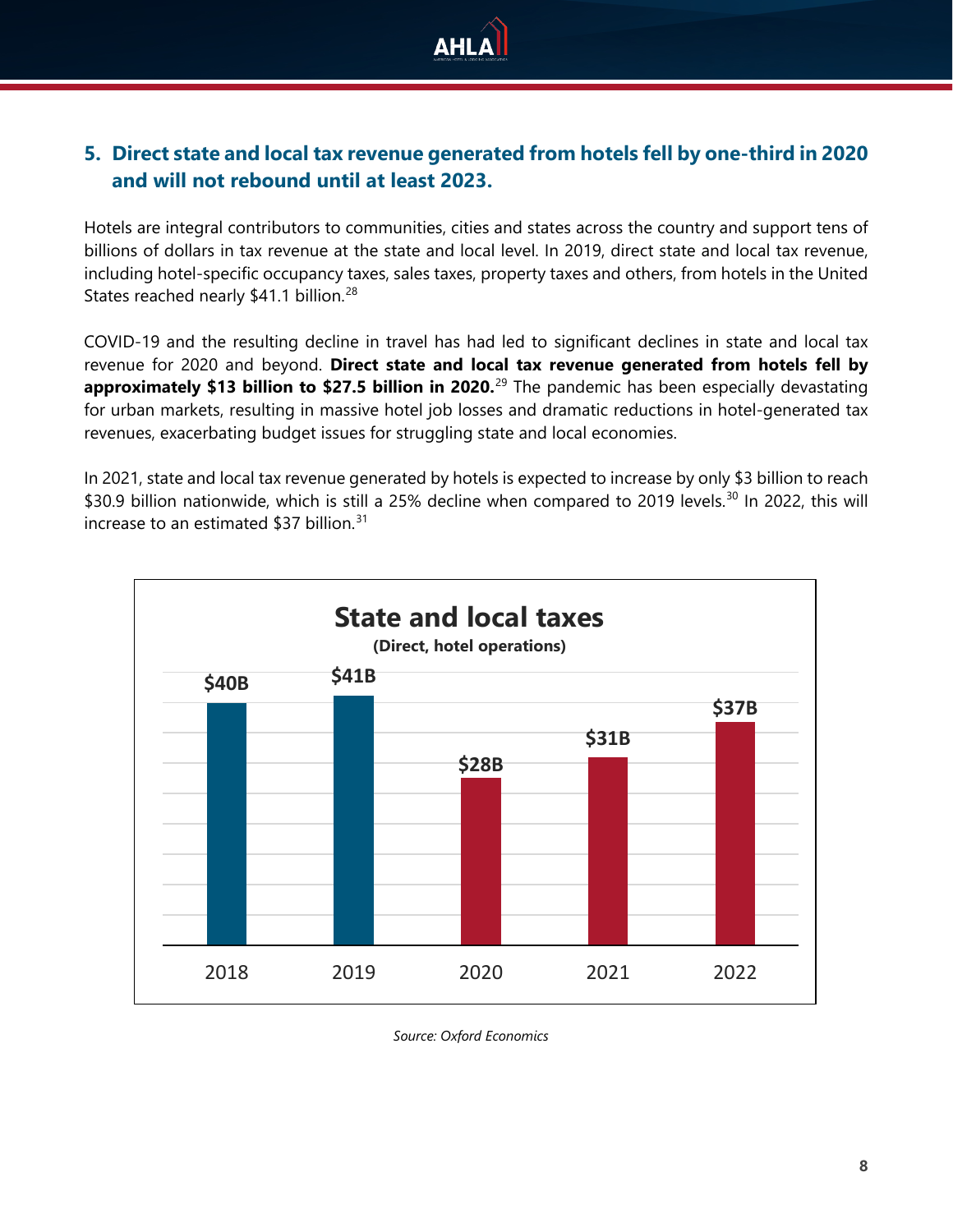

## **Business Travel Outlook**

<span id="page-8-0"></span>Corporate transient business and broad demand for groups and meetings remain a serious concern in 2021. While leisure bookings provided a bit of a cushion for hotels over the 2020 summer season, business travel—which comprises the largest source of hotel revenue—essentially ceased and remains nearly nonexistent. Business and group travel are not expected to begin their slow return until a COVID-19 vaccine is widely available in the second half of the year.

The recovery of the travel industry is anticipated to take place in three phases: leisure travel, small and medium events, and group and business travel. **While recovery will begin in 2021, full recovery is not expected until 2024.**

#### **1. Business travelers are driving the return to leisure travel.**

While business travel itself will remain below 2019 levels, business travelers express greater comfort in traveling for any reason compared to adults overall, and they are more likely to say they will travel more in 2021.

In a January 2021 survey of frequent business travelers, 42% of respondents said they are already comfortable staying in a hotel, while 52% say their comfort staying in a hotel is connected to vaccination.<sup>[32](#page-19-5)</sup> Among frequent business travelers, 62% expect to travel more for leisure and 51% expect to travel more for business compared to last year. $33$ 



*Source: Morning Consult Survey Commissioned by AHLA*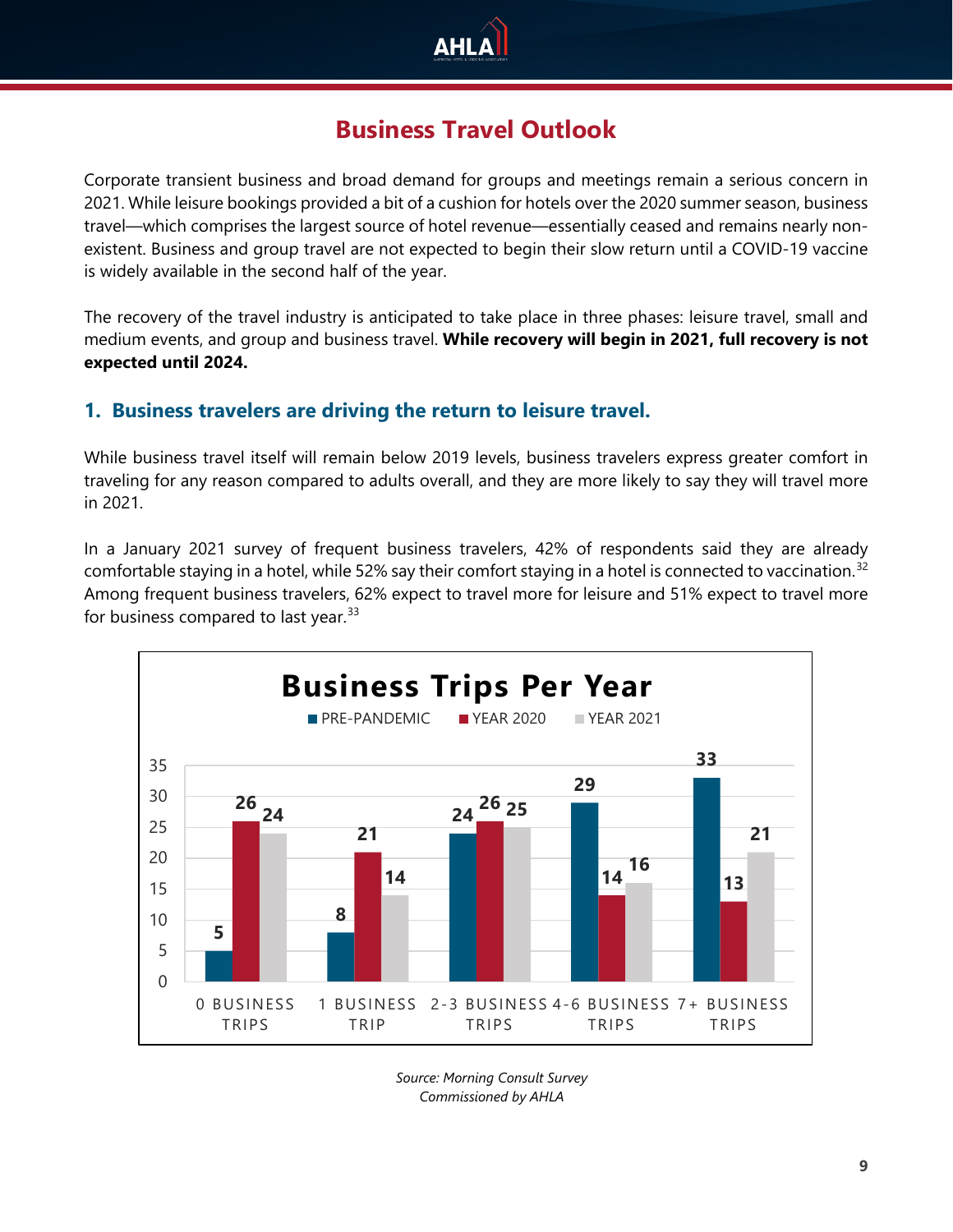

Prior to the pandemic, 13% of respondents took between zero to one business trips per year, another 24% took two to three trips per year, 29% took four to six trips per year, and 33% took seven or more trips annually.<sup>[34](#page-19-7)</sup> In 2020 those numbers dropped dramatically with 26% saying they took zero busines trips and 73% stating they took three or fewer trips for work the entire year.<sup>[35](#page-19-8)</sup>

Business travelers still anticipate traveling significantly less for work in 2021 compared to normal years. Twenty-four percent (24%) expect to take zero trips for work, 14% expect one trip, 25% expect two to three, 16% expect four to six and 21% anticipate seven or more trips for work.

#### **2. The first phase of recovery has been almost completely domestic leisure travel.**

At the peak of the pandemic's impact on hotels in April 2020, [36](#page-19-9) RevPAR (revenue per available room) dropped an unprecedented 80% compared to the prior year, and hotel performance has plateaued in the -50% RevPAR range at the end of 2020.<sup>[37](#page-19-10)</sup> This slight uptick in hotel occupancy from the record-lows of April was driven by a moderate level of essential travel and leisure travel. At the end of 2020, a seasonal slowdown was not as stark as previous years as the traditional business and group segment travel was already on hold.

This reliance on leisure travel, and the absence of business travel, is clear when examining the days of the week when travelers are staying at hotels. Prior to COVID, hotels saw similar occupancy on Wednesdays and Saturdays. Broadly, leisure travelers tend to stay at hotels more on the weekends, and business travelers tend to stay more during the week. During lockdown, when travel and hotel stays were limited to essential workers only, Wednesday occupancy outpaced Saturday occupancy. However, since late May when the initial phase of recovery began, Saturdays have recovered by a larger margin and at a faster pace than Wednesdays, showing that leisure demand has recovered much faster than business travel. This also shows the lack of any significant traditional business and group travel.

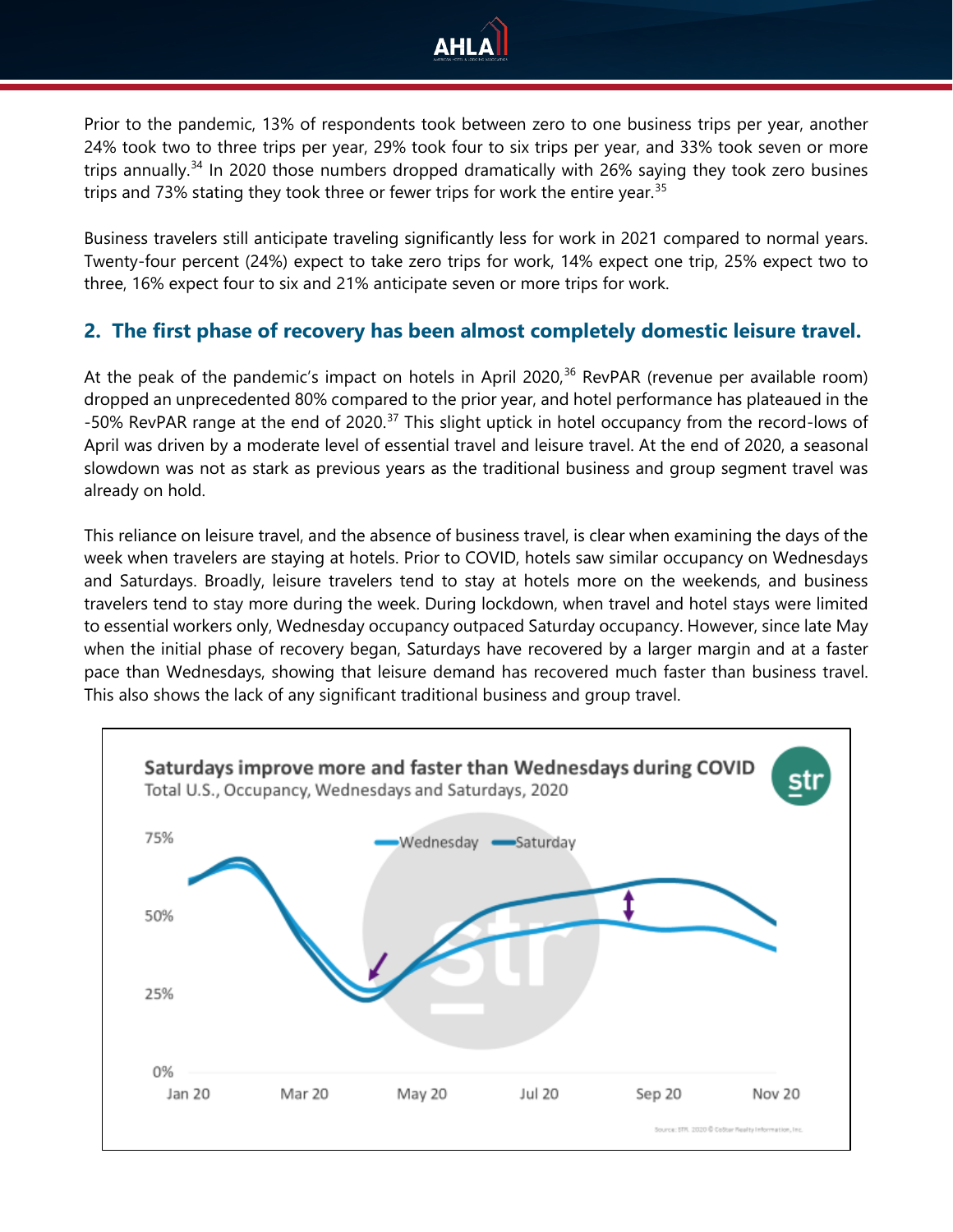

#### **3. The second phase of recovery is forecasted to resume in Q2 2021 with small and medium events.**

Business travel is forecasted to grow slightly in Q2 2021, assuming more widespread vaccine distribution, as essential meetings and small and medium events are held, and regional international travel begin to resume. Large shifts in business travel are not projected until a vaccine is widely available, and warm weather has returned.

Group and meetings related travel surpassed 6 million travelers per month in January-February 2020, but only reached 1 million in August-October.<sup>[38](#page-19-11)</sup> Group demand is forecasted to be down by 85% **compared to 2019 levels through April 2021, and then increase slightly to -75% in May 2021.[39](#page-19-12)** Large group and meeting-related travel face a long road to recovery as travelers take time to become comfortable with these types of events again.

It is clear from business travel data that most business travel management programs are planning on utilizing fewer hotels in 2021 compared to prior years. [40](#page-19-13)

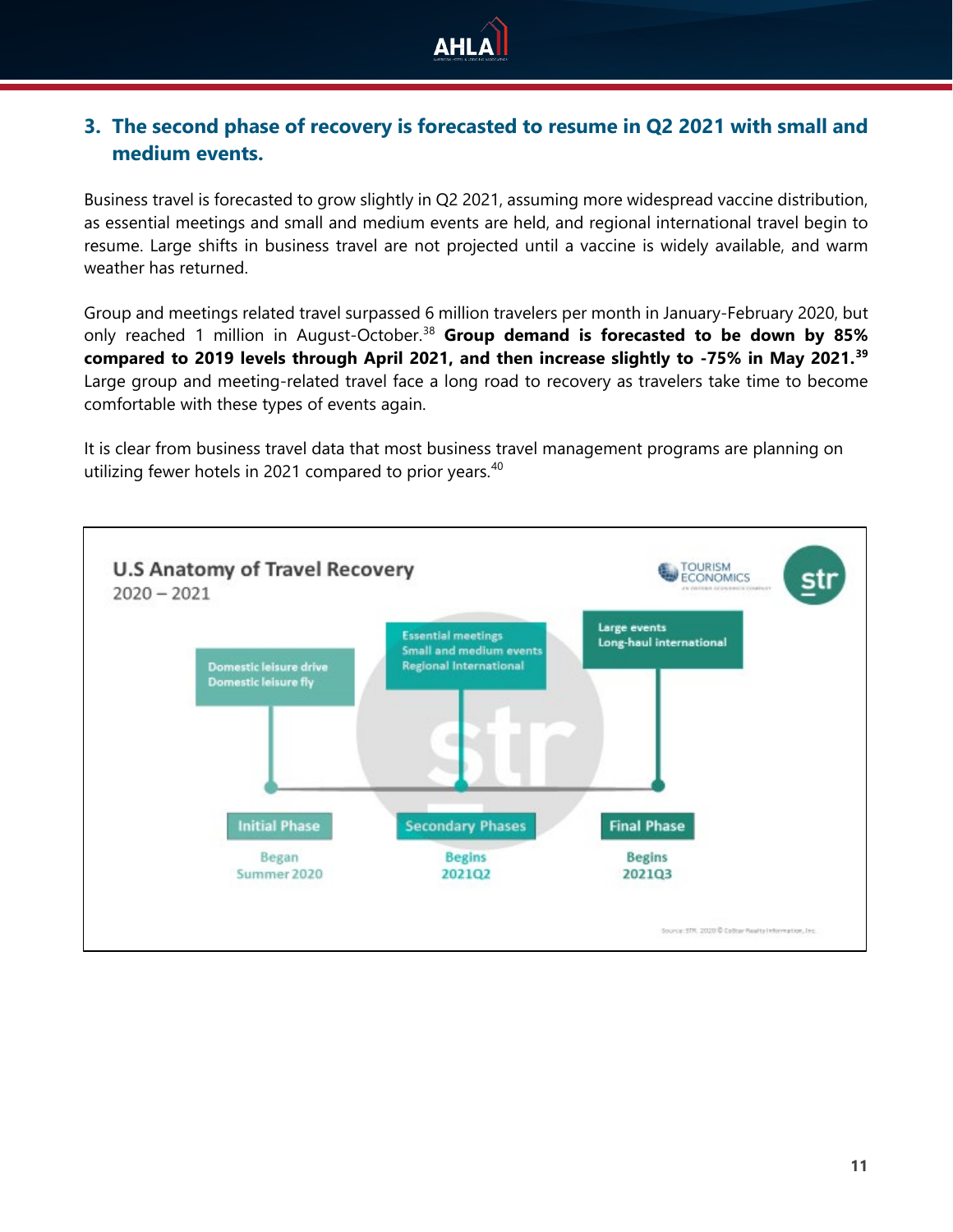

#### **4. The third phase of recovery is expected to slowly begin to resume in Q3 2021 with group and business travel**.

Group travel is expected to start its return in Q3 2021 after a widespread increase in vaccine distribution and testing. These efforts will jump-start a sustained recovery, leading to the critical return of group travel and international demand. **By the fourth quarter in 2021, group demand is expected to be 23% down from fourth quarter 2019 levels.[41](#page-19-14)**

However, business demand is most likely to only return to pre-pandemic levels once individuals feel safe returning to the office. At that point, travel will resume in stages depending on the method of travel, reason for travel, and industry sector. Hoteliers cannot control their properties' physical location or market industry mix, but there are elements contributing to business travel recovery that they can impact.

Client and other sales-driving meetings will likely be the first business travel to return as face-to-face meetings with customers are a critical element of the industry.<sup>[42](#page-19-15)</sup>

Industry conferences, trade shows, and other high-volume events will likely be the last to return, pending an end to restrictions on gathering sizes, as well as some degree of economic recovery. However, there will likely be pent-up demand to return to conferences once it is safe to do so.

Among those frequent business travelers who are currently employed, 29% expect to attend their first business conference in the first half of 2021, 36% in the second half of the year, and 20% in more than a year from now.<sup>[43](#page-19-16)</sup>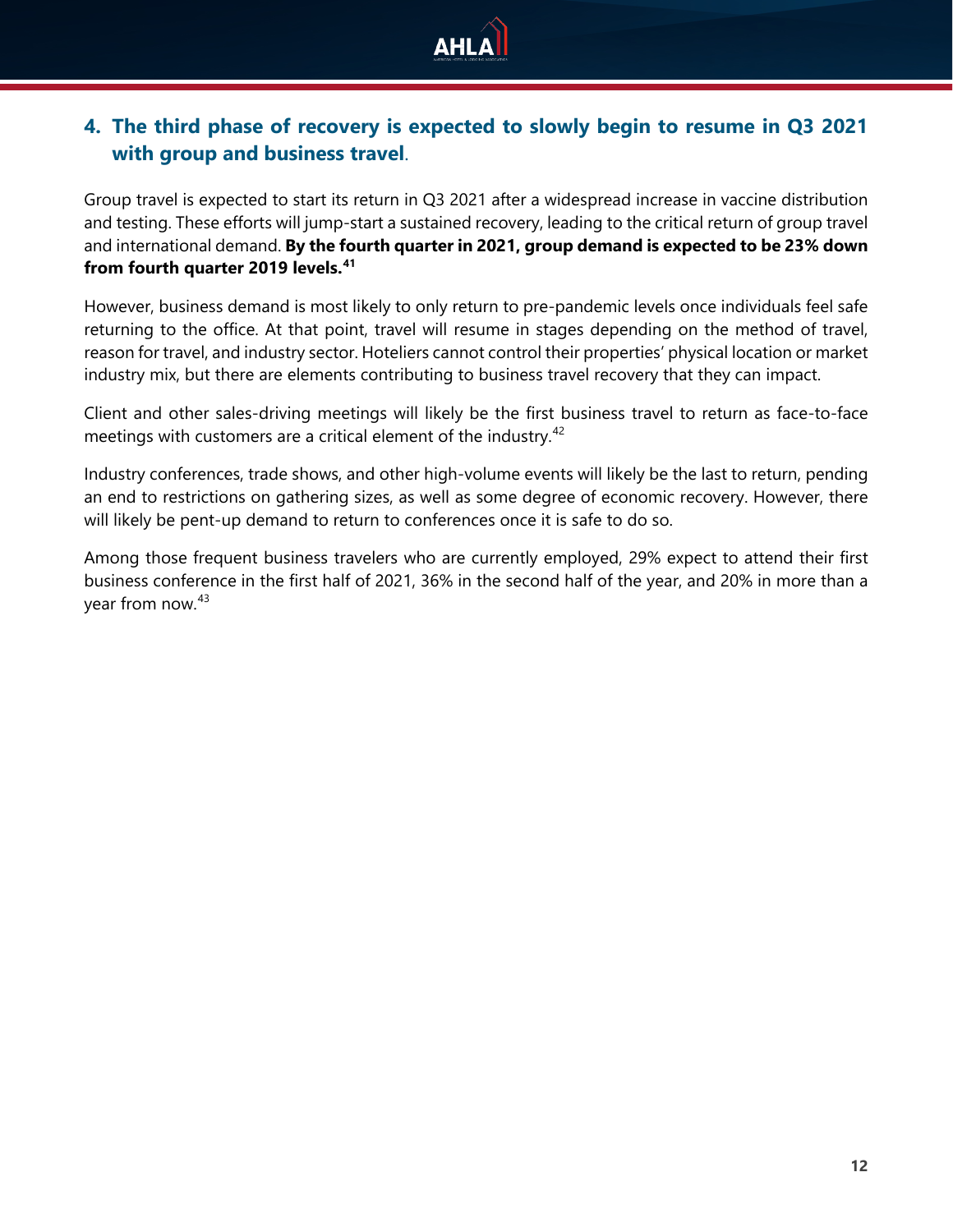

#### **5. Despite modest improvements in 2021, business travel revenue is ultimately not expected to return to 2019 levels until 2024.**

**With continued restrictions and consumer unease, demand for business travel is not projected to return to 2019 levels until 2023.** The third quarter in 2023 is expected to be the first quarter in which business travel demand is above the corresponding quarter in 2019, with room rate recovery lagging behind demand. [44](#page-19-17)

Employers will play an important role in helping to revive business travel. In a January 2021 national survey, nearly nine in 10 business travelers (87%) said their employer had put at least some restrictions on employee travel:

- 37% said their employer has completely halted all business travel;
- 34% said their employer has reduced business travel for all employees;
- 16% said their employer has reduced business travel for some employees; while
- $\bullet$  13% said business travel is continuing at the same rate.<sup>[45](#page-19-18)</sup>

Among business travelers whose employer has halted or reduced business travel, 21% expect it to resume to pre-pandemic levels in the first half of 2021, 26% in Q3, 16% in Q4, and 29% sometime after 2021.<sup>[46](#page-19-19)</sup> Another 7% do not expect business travel to ever resume to pre-pandemic levels.<sup>[47](#page-19-20)</sup>

<span id="page-12-0"></span>Room revenue is projected to take 15 quarters to recover, which is Q1 2024. By comparison, after the last recession it took nine quarters for revenue to recover. Lower-tier hotels and those in coastal, mountain, and other outdoors areas are expected to outperform the market overall.

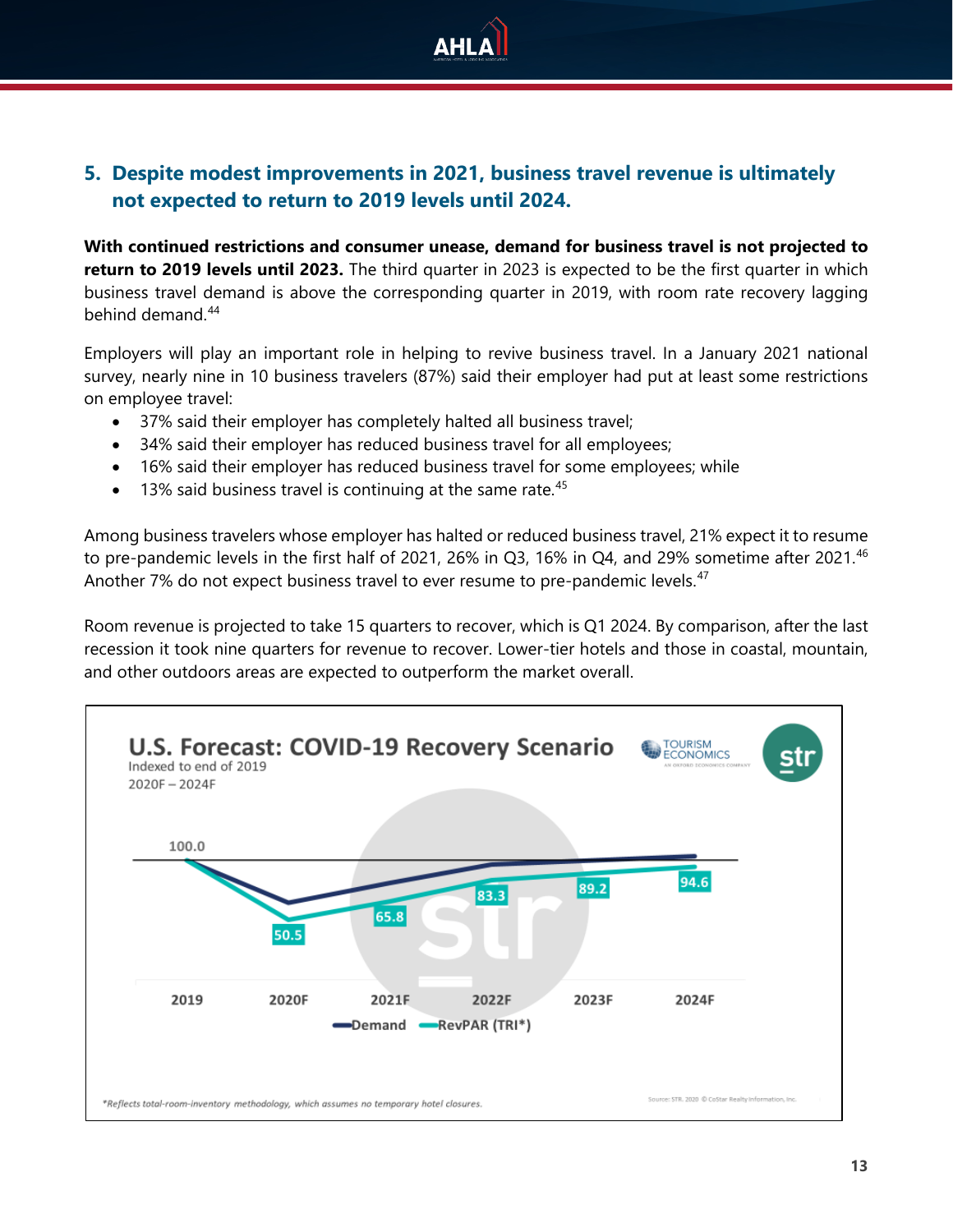

## **Consumer Travel Outlook**

Heading into 2021, consumers are optimistic about travel, with 56% of Americans stating they are likely to travel for leisure or vacation in 2021.<sup>[48](#page-19-21)</sup>

Before the pandemic, 58% of Americans said they stayed in a hotel at least one night a year for leisure, and 21% reported staying in a hotel at least one night a year for work.<sup>[49](#page-19-22)</sup>

Since the onset of the pandemic, consumer travel has dropped significantly: just 21% report that they have traveled for vacation or leisure, and only 28% say they have stayed in a hotel. Even so, consumers say they are optimistic about traveling more for both leisure and work in the year ahead.

#### **1. Consumers are looking forward to traveling in 2021 and are planning vacations.**

After nearly a year of self-distancing measures, consumers are looking forward to traveling in 2021 and have begun planning their trips for the upcoming holidays. **Compared to last year, 36% of Americans expect to travel more for leisure in 2021, while 23% expect to travel less and 42% about the same.**[50](#page-19-23)

Leisure travel demand is projected to begin increasing in Q2-Q3 of 2021. One in five Americans (19%) expect their next hotel stay to be between January and April, with another 24% expecting it sometime between May and August.<sup>[51](#page-19-24)</sup>

#### **2. Consumers say their desire to connect with family or friends drives travel plans in 2021.**

In the year ahead, Americans say they are most likely to travel for a family event such as a wedding or family reunion (51% likely to travel), while many are likely to travel over summer holidays, led by the Fourth of July (33%) and Labor Day (28%).

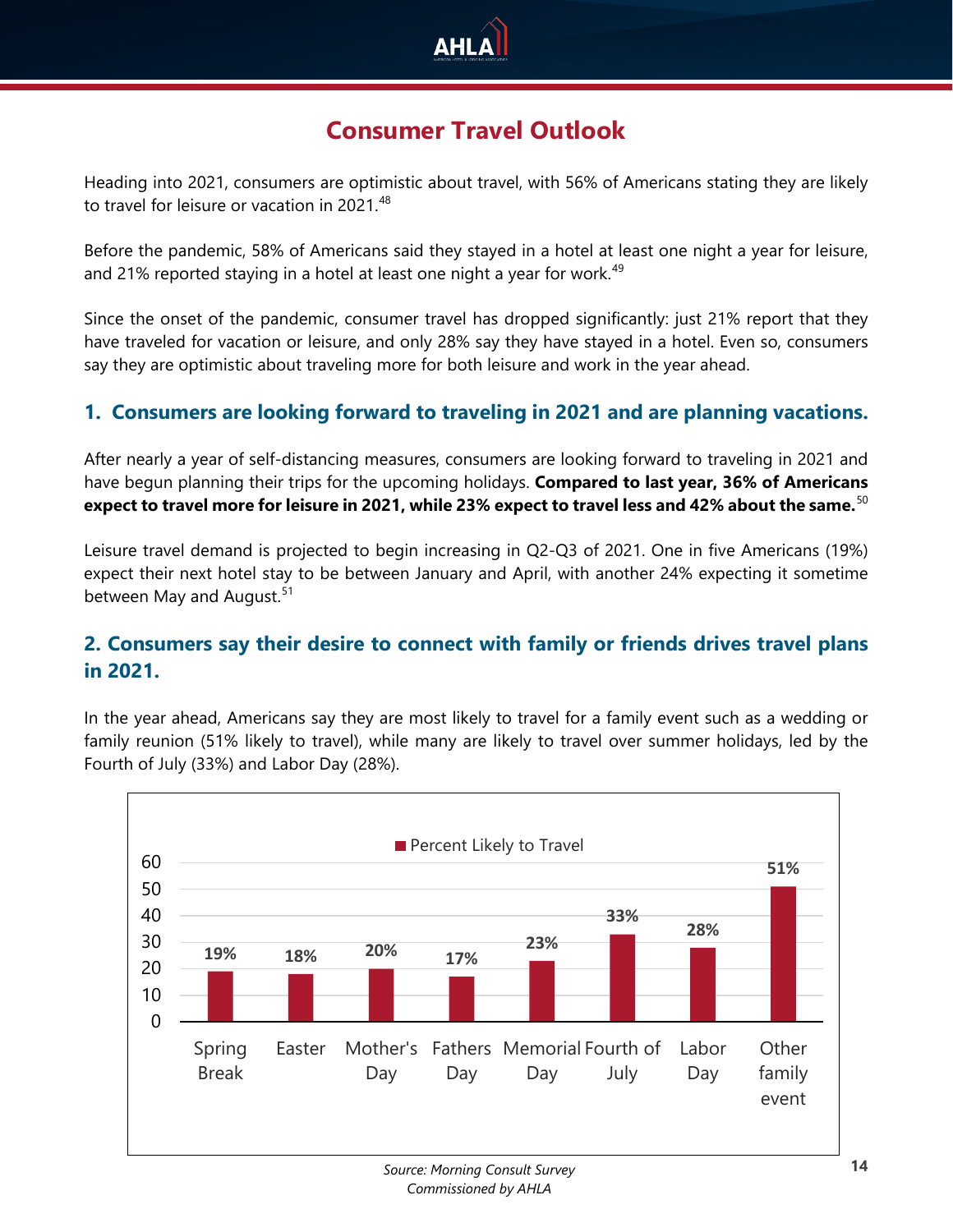

#### **2. Wide distribution of COVID-19 vaccines will increase consumer confidence and help restore travel demand.**

Leisure travel is expected to rebound in the second half of 2021 as vaccine distribution increases across the country.

**While 34% of Americans say they are comfortable staying in a hotel right now, nearly half (48%) say their comfort is tied to vaccination in some way:** 

- 20% will feel comfortable staying in a hotel again when a majority of Americans have received a COVID-19 vaccine;
- 11% will feel comfortable when COVID-19 vaccines are available to the general public; and
- 17% will feel comfortable when they are personally vaccinated. $52$



*Source: Ecolab Consumer Safety Poll*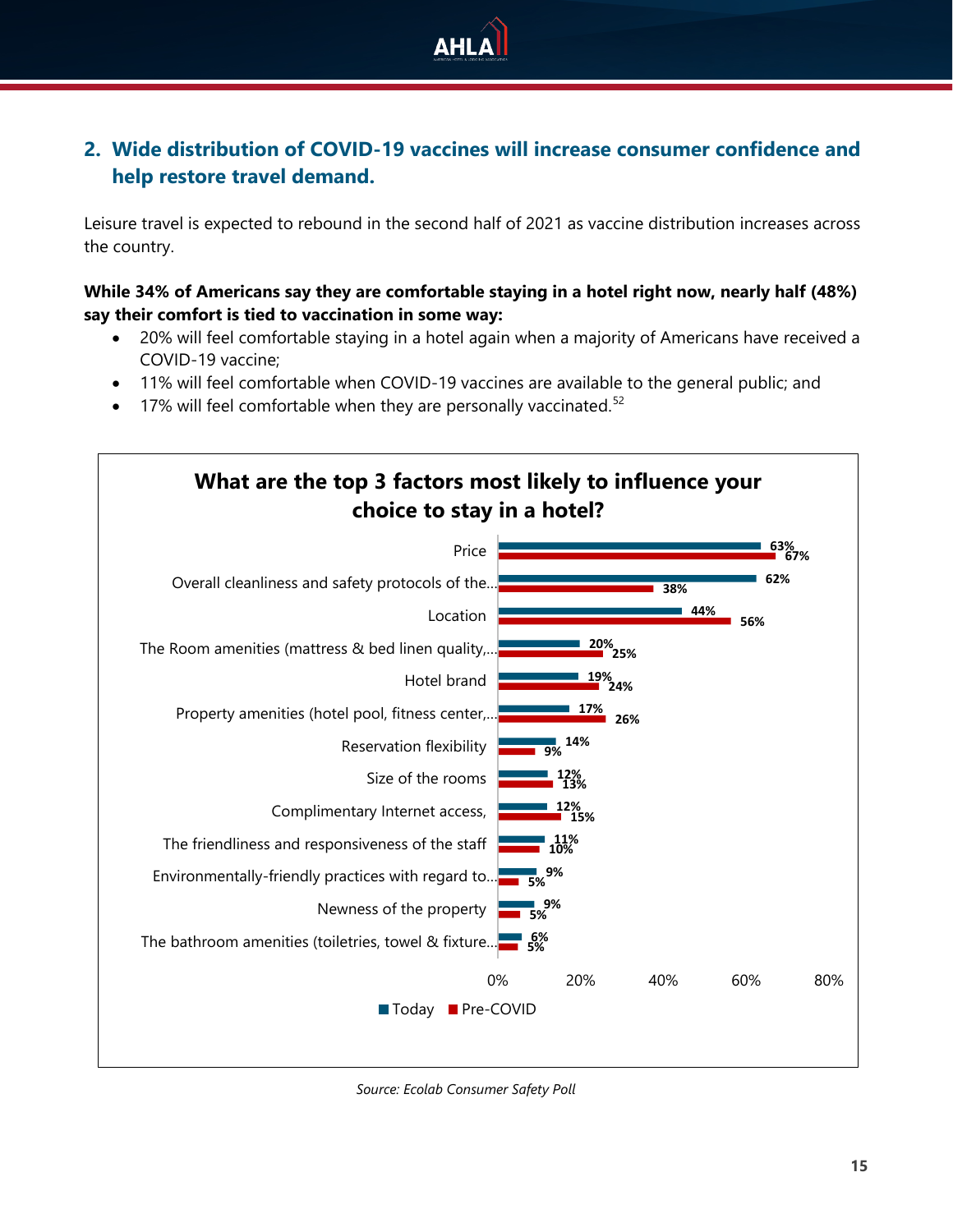

## **Hotel Safety Protocol Outlook**

<span id="page-15-0"></span>Cleanliness and consumer safety have always been at the core of the hotel industry. At the onset of the pandemic, the hotel industry acted quickly to enhance already rigorous cleaning and safety protocols to ensure the safety of employees and guests.

AHLA launched Safe Stay, an initiative focused on enhanced cleaning measures and safety guidelines that help the industry meet and exceed the new health and safety challenges created during the pandemic.

Through the Safe Stay initiative, hotels are responding to travelers' concerns and are working to reassure travelers that hotels remain among the safest places for business, leisure, events, and employment. Yet, with a resurgence of the virus toward the end of 2020, travelers continue to have concerns about their safety, and many remain hesitant to travel.

#### **1. While cleanliness has always ranked among the top factors when choosing a hotel, it has risen to the top in the wake of COVID-19.**

**With 62% of consumers placing overall cleanliness in their top three factors when choosing a hotel, consumers are continuing to prioritize safety when traveling.**[53](#page-19-26) This is up 24 percentage points over pre-COVID preferences and shows the importance cleanliness and safety protocols will continue to play in economic recovery both now and beyond the pandemic.

Further, 53% of consumers say that enhanced cleaning regimens will make them feel more comfortable staying at a hotel. [54](#page-19-27)

#### **2. Potential guests want to hear from hotels about their enhanced cleaning and hygiene practices.**

In a December 2020 survey of Americans who stayed in a hotel at least once in 2019, more than half said that enhanced cleaning regimens will make them feel more comfortable staying in a hotel.<sup>[55](#page-19-28)</sup> Further, an August 2020 national survey of frequent travelers found that 81% of travelers felt more comfortable staying at hotels with "Safe Stay" cleaning and safety protocols implemented.<sup>[56](#page-19-29)</sup>

Guests also feel more comfortable when properties communicate these enhanced cleaning practices. Nearly seven out of 10 travelers report wanting to hear directly from hotels what measures properties are taking to ensure safety.<sup>[57](#page-19-30)</sup>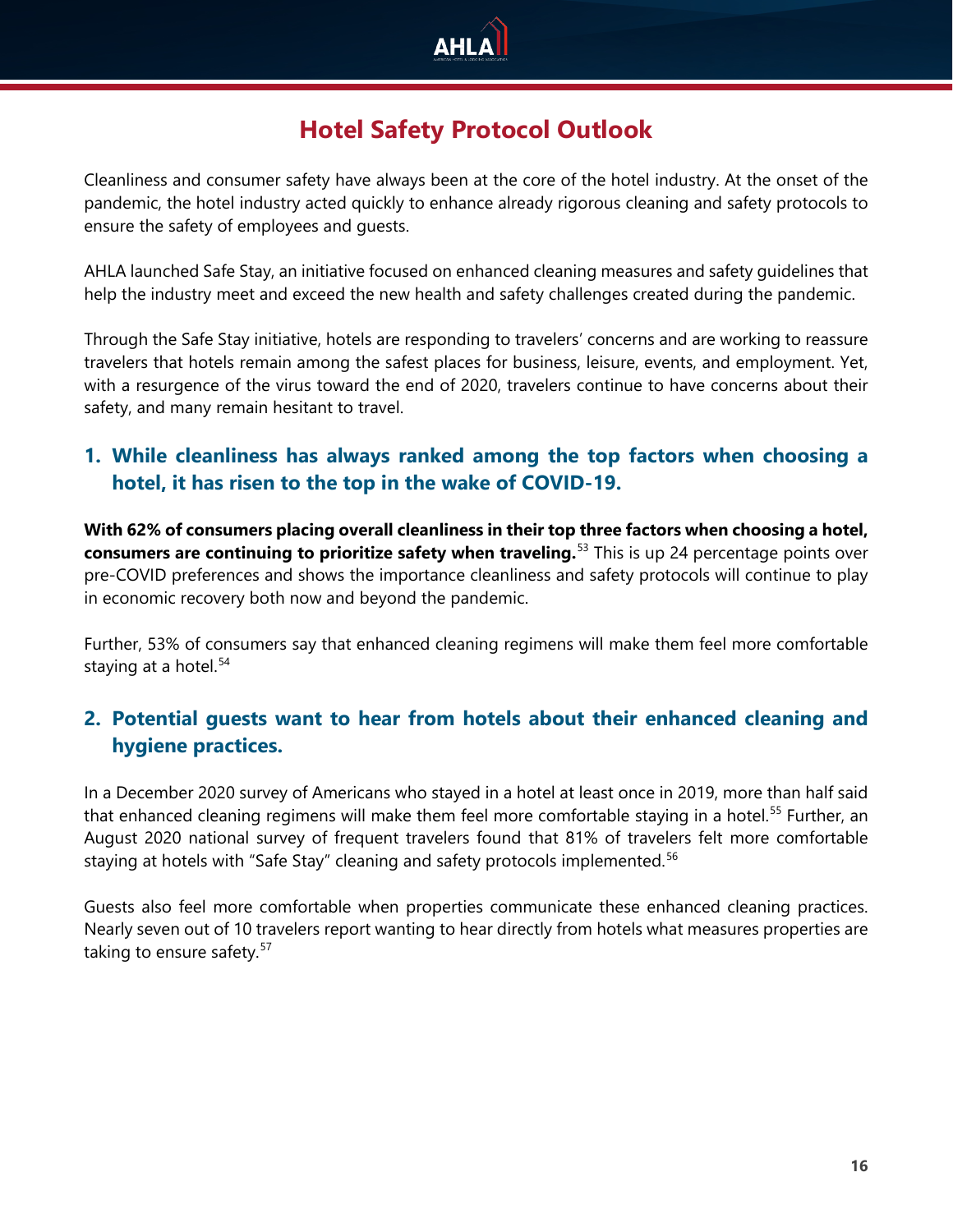





#### **When asked what steps hotels can take to make you more comfortable staying in a hotel, the most common responses included:**

- Enhanced cleaning regimens (53%);
- Staff and quests wearing face masks (52% and 50%, respectively);
- Accessibility of hand sanitizing gel or wipes throughout the hotel (49%); and
- Implementing physical distancing protocols (41%).<sup>[58](#page-19-31)</sup>

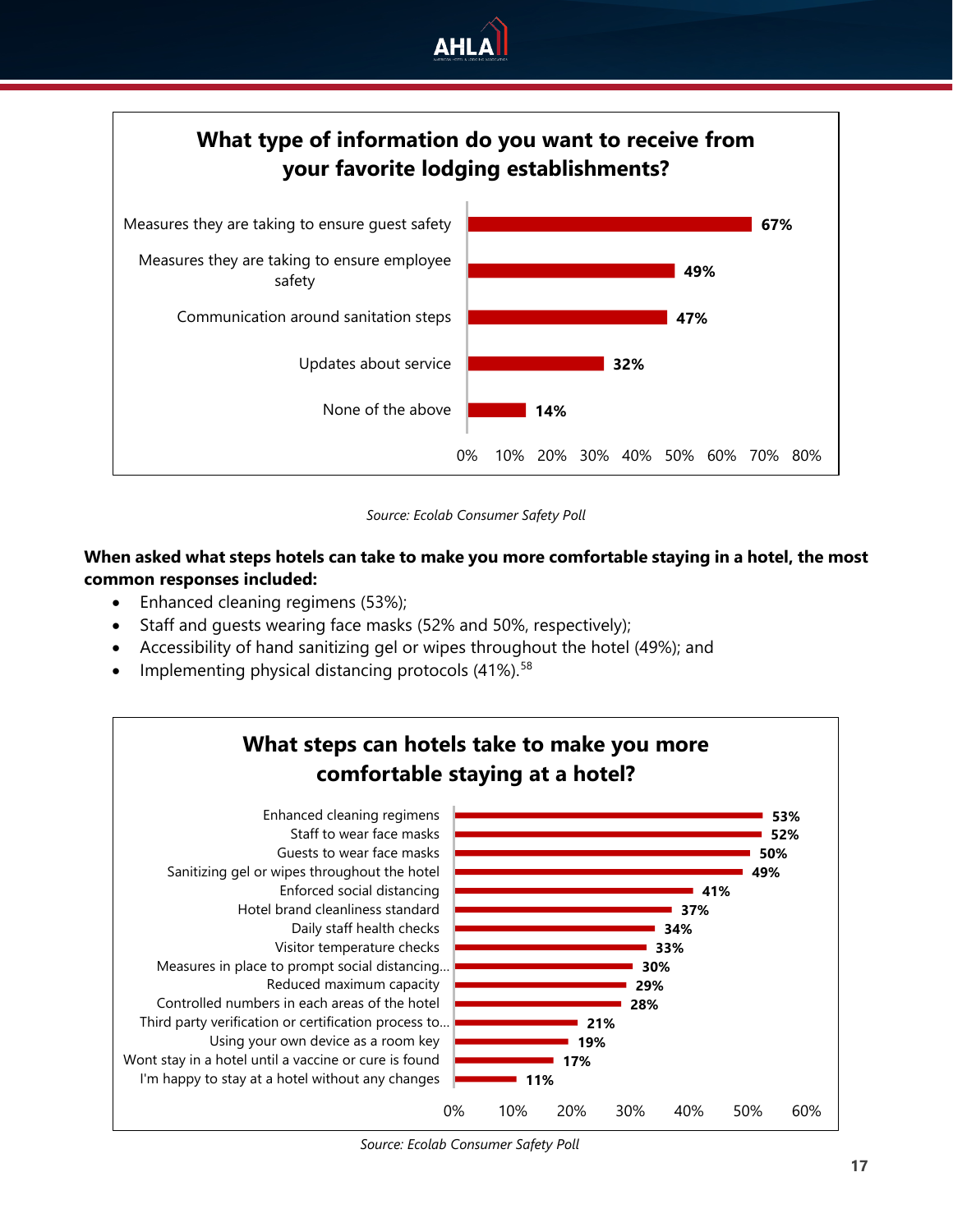

As part of Safe Stay, the industry released the Safe Stay Guest Checklist for guests on how to travel safely while also creating a standardized safety experience nationwide. The checklist includes requirements such as the use of face coverings in all indoor public spaces and the practice of social distancing in all common areas.

When it comes to business and event travel, virtually all planners expect a clean and sanitized environment. Additionally, 39% also want venues to add daily temperature checks, and 34% want on-site medical personnel included as well.<sup>[59](#page-19-32)</sup>

###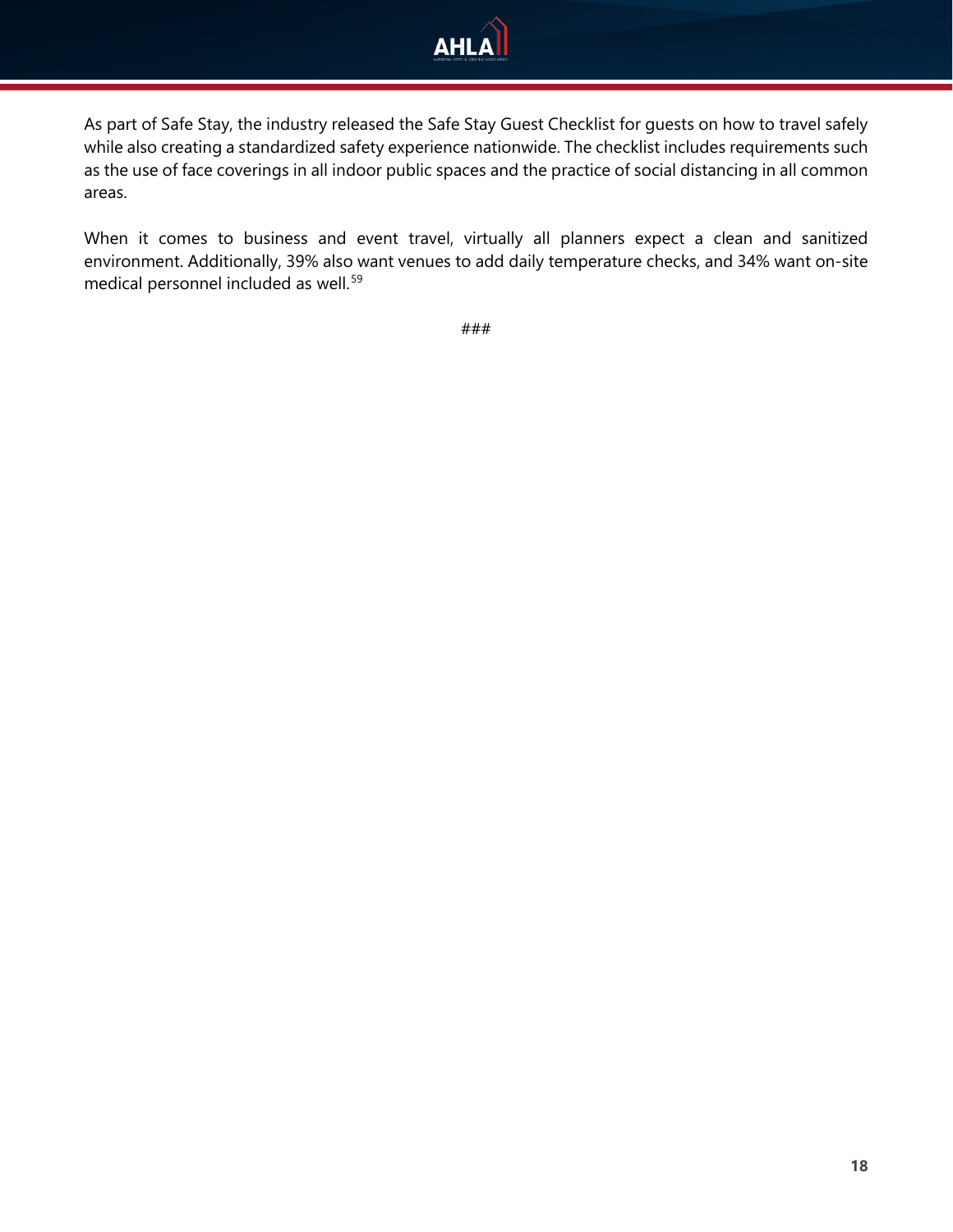

## **Report Methodology**

<span id="page-18-0"></span>AHLA's *State of the Hotel Industry 2021* report was produced using publicly and privately available data and polling from national and industry partners, including:

- Exclusive data from *STR. 2020 ©CoStar Realty Information, Inc.*
- Exclusive data from Oxford Economics
- Exclusive data from Cvent
- National surveys of adults and business travelers commissioned by AHLA and conducted by Morning Consult
- National survey of adults commissioned by Ecolab and AHLA

The consumer poll was conducted by Morning Consult between January 7-9, 2021 among a national sample of 2,200 adults. The interviews were conducted online, and the data were weighted to approximate a target sample of adults based on age, gender, educational attainment, race, and region. Results from the full survey have a margin of error of plus or minus 2%.

The business traveler poll was conducted by Morning Consult between January 7-12, 2021 among a national sample of 400 adults who traveled five or more nights for business in 2019. The interviews were conducted online, and the data were weighted to approximate a target sample of adults based on age, gender, educational attainment, race, and region. Results from the full survey have a margin of error of plus or minus 5%.

The consumer safety poll was conducted by Ecolab on December 10, 2020 among a national sample of 556 adults who stayed in a hotel at least once in 2019 and are the sole or joint decision maker for travel in their household. The interviews were conducted online, and the data were weighted to approximate a target sample of adults based on age, gender, educational attainment, race, and region.

For questions related to report methodology, please contact [media@ahla.com.](mailto:media@ahla.com)

- <sup>8</sup> "STR: U.S. Hotel Results For Week Ending 5 December," STR, 12/10/20.
- <span id="page-18-9"></span><sup>9</sup> "Economic Impact of the US Hotel Industry," Oxford Economics, 1/21.
- 

<span id="page-18-1"></span><sup>1</sup> "STR, TE Slightly Downgrade U.S. Hotel Forecast," STR, 8/13/20.

<sup>2</sup> "COVID-19 Devastating Hotel Industry," AHLA, 4/22/20.

<span id="page-18-4"></span><span id="page-18-3"></span><span id="page-18-2"></span><sup>3</sup> "Economic Impact of the US Hotel Industry," Oxford Economics, 8/19.

<sup>4</sup> "Economic Impact of the US Hotel Industry," Oxford Economics, 1/21. <sup>5</sup> "Industries at a Glance: Accommodation," U.S. Bureau of Labor Statistics, 1/21.

<span id="page-18-6"></span><span id="page-18-5"></span><sup>6</sup> "Economic Impact of the US Hotel Industry," Oxford Economics, 1/21.

<span id="page-18-8"></span><span id="page-18-7"></span><sup>&</sup>lt;sup>7</sup> "Economic Impact of the US Hotel Industry," Oxford Economics, 1/21.

<span id="page-18-10"></span><sup>&</sup>lt;sup>11</sup> "Industries at a Glance: Accommodation," U.S. Bureau of Labor Statistics, 1/21.

<span id="page-18-13"></span><span id="page-18-12"></span><span id="page-18-11"></span><sup>12</sup> "Economic Impact of the US Hotel Industry," Oxford Economics, 1/21. 13 "Economic Impact of the US Hotel Industry," Oxford Economics, 8/19.

<sup>14</sup> "STR: U.S. Hotel Performance for April 2020," STR, 4/21/20.

<span id="page-18-17"></span>

<span id="page-18-16"></span><span id="page-18-15"></span><span id="page-18-14"></span><sup>&</sup>lt;sup>15</sup> "Economic Impact of the US Hotel Industry," Oxford Economics, 1/21.<br><sup>16</sup> "Economic Impact of the US Hotel Industry," Oxford Economics, 1/21.<br><sup>16</sup> "Economic Impact of the US Hotel Industry," Oxford Economics, 1/21.<br><sup>17</sup>

<span id="page-18-19"></span><span id="page-18-18"></span>

<span id="page-18-20"></span> $^{20}$  "Economic Impact of the US Hotel Industry," Oxford Economics, 1/21.

<span id="page-18-21"></span><sup>&</sup>lt;sup>21</sup> "Economic Impact of the US Hotel Industry," Oxford Economics, 1/21.

<span id="page-18-22"></span> $22$  "Economic Impact of the US Hotel Industry," Oxford Economics, 8/19.

<span id="page-18-23"></span><sup>&</sup>lt;sup>23</sup> "Economic Impact of the US Hotel Industry," Oxford Economics, 1/21.

<span id="page-18-24"></span><sup>&</sup>lt;sup>24</sup> "Economic Impact of the US Hotel Industry," Oxford Economics, 1/21. <sup>25</sup> "Economic Impact of the US Hotel Industry," Oxford Economics, 1/21.

<span id="page-18-26"></span><span id="page-18-25"></span><sup>&</sup>lt;sup>26</sup> "Economic Impact of the US Hotel Industry," Oxford Economics, 1/21.